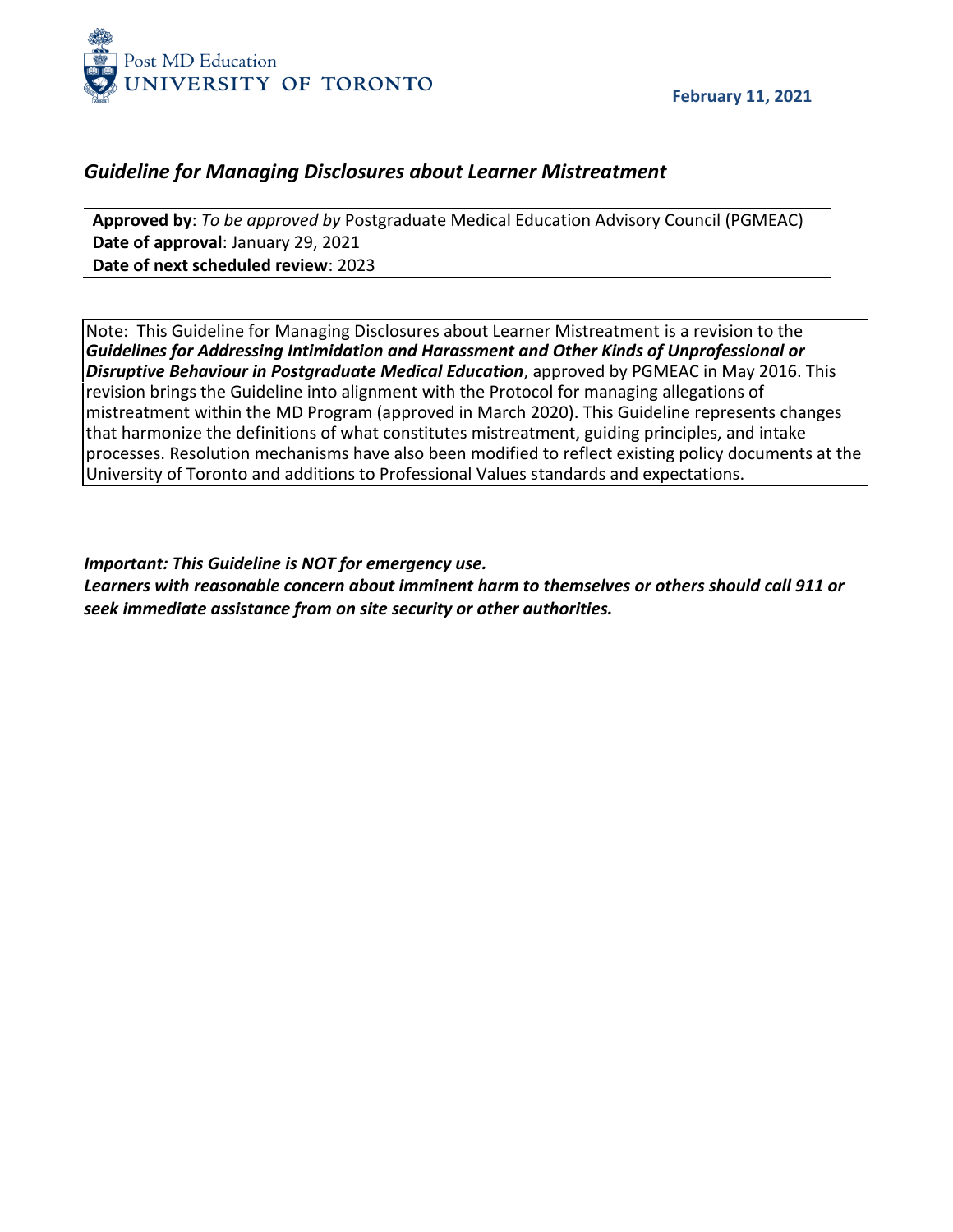# **Table of Contents**

| I. Institutional Responsibility: Tracking, Analyzing, and Addressing Trends  14 |  |
|---------------------------------------------------------------------------------|--|

## **Appendices**

| Appendix A: Relevant Statements, Policies, Guidelines, Codes and Standards15 |  |
|------------------------------------------------------------------------------|--|
|                                                                              |  |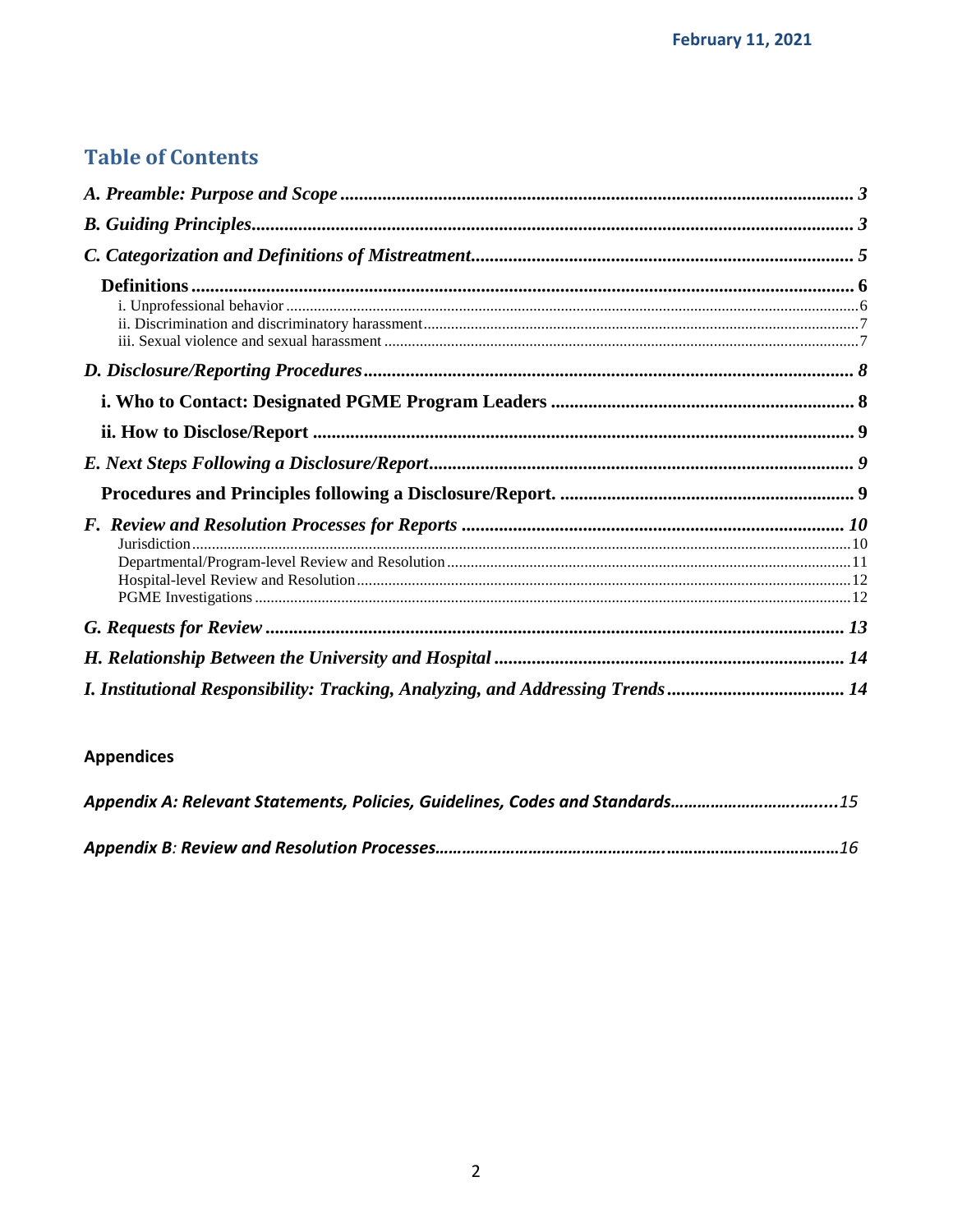### <span id="page-2-0"></span>**A. Preamble: Purpose and Scope**

Postgraduate Medical Education (PGME) places the utmost importance on the safety and well-being of learners, including their ability to learn in an environment of professionalism, collegiality, civility, and respect.

The purpose of this Guideline is to clarify processes available for University of Toronto (U of T) PGME learners to disclose/report certain behaviours or incidents that they have experienced or witnessed where there may be a concern related to potential mistreatment. This Guideline does not replace or limit the legal and ethical standards established by professional or regulatory bodies; by relevant clinical settings; or by other applicable University standards, policies, and procedures that are outlined in **Appendix A**, which may apply in certain circumstances.

We acknowledge the role that power and positionality play in enabling the mistreatment of learners and have constructed this Guideline according to an anti-racist, anti-oppressive, and inclusive framework.

This Guideline is available to support all residents and clinical fellows (including International Medical Graduates (IMGs) and externally sponsored learners), as well as visiting elective learners who are registered with PGME.

We encourage PGME Learners in the Assessment Verification Period (AVP) or Pre-Entry Assessment Period (PEAP) who have concerns about potential mistreatment to contact the Director of Learner Experience directly, given that registrants in AVPs or PEAPs, as pre-entry learners, may not necessarily have access to the full breadth of University resources or other policies outlined in this Guideline. Any concerns that they raise regarding mistreatment will be reviewed by PGME with the utmost seriousness.

We encourage all faculty in leadership roles to contact the Director of Learner Experience directly should they have any questions or concerns pertaining to mistreatment in their programs and/or learning environments, particularly when managing issues locally, in order to ensure alignment with this Guideline. We recognize that many issues will be appropriately managed at a departmental or hospital level; these should be addressed in a manner that upholds the frameworks, definitions, processes, and principles for managing learner mistreatment as outlined in this Guideline.

## <span id="page-2-1"></span>**B. Guiding Principles**

The Postgraduate Medical Education program considers the following principles to be relevant to the disclosure/reporting and subsequent review process:

 Learner safety, trauma-informed approaches, well-being and support: Any experience of mistreatment may be extremely stressful. Throughout the disclosure/reporting process the approaches taken will be trauma-informed, with utmost care taken to minimize further harm or stress to the learner; to limit - to the extent possible - the number of times a learner has to reshare their story; and, to protect the learner from retaliation. Learners who disclose/report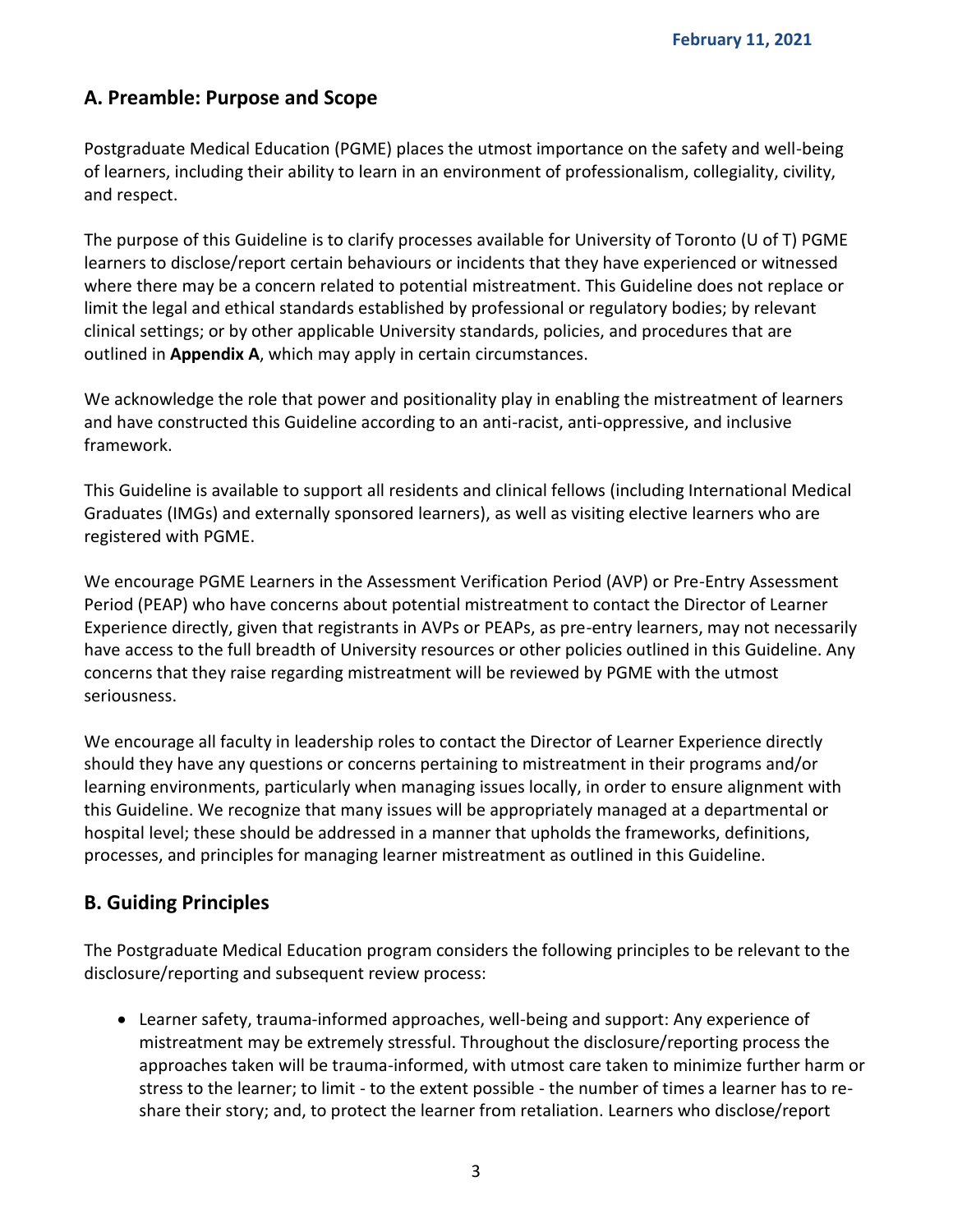alleged mistreatment will be offered appropriate physical, emotional and psychological supports.

- Equity, Diversity, and Inclusion: This Guideline recognizes that power differentials related to both the inherently hierarchical nature of medical education and to sociodemographic identifiers can influence the learning environment and enable learner mistreatment. These effects are pronounced for learners identifying as Black and Indigenous, under-represented racialized minorities, sexual or gender minorities, minoritized faith groups, and individuals living with a disability, among others. This Guideline has the goal of dismantling systemic barriers that learners face during their training and also supporting learners to achieve resolution of their individual concerns in ways that are EDI-informed. This Guideline is founded on anti-racist, antioppressive, and inclusive principles in all aspects of its development and implementation.
- Fairness: The University is committed to fairness for all involved in a complaint review process, including for example, ensuring that both complainants and respondents have an opportunity to be heard with impartiality and with protection of their privacy.
- Distinction between disclosure and reporting: A disclosure occurs when a complainant conveys information about the conduct of an individual to the University and/or seeks information about options. Reporting is when a complainant conveys information about the conduct of an individual to the University with the intention that the University formally reviews and potentially acts upon the information, which could result in remedial or disciplinary action taken against the individual responsible for the concerning behaviour, or further processes. The decision to disclose and the decision to report are separate decisions made by the learner, except in cases where the University deems it necessary to act upon a disclosure, independent of the learner's intent, including out of health or safety concerns, as required by law, a regulatory body, or a University regulation.
- Designated points of contact: Learners will have designated points of contact to disclose/report alleged mistreatment they experienced or witnessed to provide learners with advice and guidance regarding possible next steps to address the concerning behaviour.
- Confidentiality: All parties must maintain confidentiality to the extent possible and the privacy of complainant and respondent should be respected. Only those who need to be involved to review the matter, to respond, to provide information about an incident they witnessed, or those who are requested to provide personal support to an involved party, should be informed about the disclosure or report.
- Anonymity: We recognize that sometimes learners may feel it is unsafe to report in an identified manner and they may only wish to come forward anonymously. Although we receive anonymous disclosures, (i.e. disclosures made without a requirement that learners provide their identity), the ability to respond to such disclosures/reports is limited and the learner should be aware:
	- $\circ$  that it may be possible for the individual who is the subject of the concern to identify the learner based on their description of the underlying incident(s);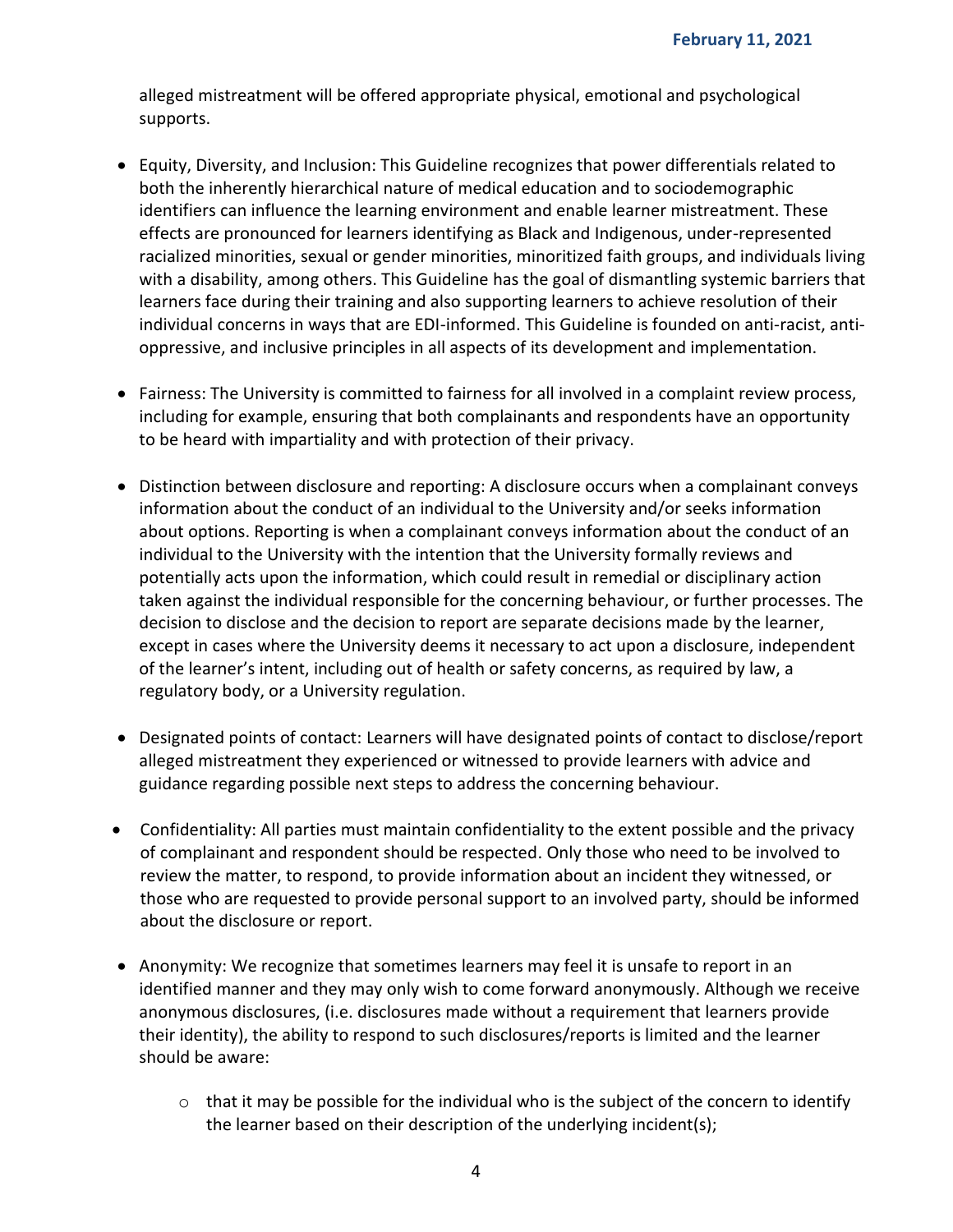- $\circ$  that the institution may have a limited ability to respond to an unidentified or anonymous disclosure or report;
- $\circ$  that the University may be limited in the scope of its review, if the respondent has not had a meaningful chance to respond to the disclosure or report;
- $\circ$  that the University may be limited in the sanctions that it can impose against the respondent.

We acknowledge that certain groups are under-represented in various programs, which may make learners reticent to report in that they may be more easily identifiable. This will be considered by PGME when deciding on whether to proceed with formal review of an anonymous disclosure. Furthermore, when deciding whether to proceed with a review of an anonymous disclosure or report, the University will also consider whether the issues underlying the disclosure or report are egregious and if there is sufficient information to enable the review. If the University decides to act on an anonymous disclosure or report, the learner(s) who submitted the disclosure/report will not be known and so will be unable to participate in the review process or receive information about its outcome.

### <span id="page-4-0"></span>**C. Categorization and Definitions of Mistreatment**

Mistreatment can be defined within the medical education context as intentional or unintentional behaviour that shows disrespect for the dignity of others. Mistreatment can involve a single incident or a pattern of behaviour and can range from subtle gestures and/or comments to egregious actions<sup>1</sup>. Mistreatment may include making remarks of an intimidating or discriminatory nature. Any behaviour involving mistreatment of another person compromises the learning environment.

The Temerty Faculty of Medicine recognizes as harmful all of the behaviours and actions that are deemed unacceptable under one or more of the statements, policies, protocols, codes, and standards referenced below and listed in **Appendix A**.

For the purposes of this Guideline, mistreatment is categorized as follows:

- **i.** Unprofessional behaviour
- **ii.** Discrimination and discriminatory harassment
- **iii.** Sexual violence and sexual harassment

Behaviours that fall under the discrimination and discriminatory harassment or sexual violence and sexual harassment categories are considered in principle to be unprofessional. However, they are presented as discrete mistreatment categories since they are defined and addressed through specific policy and procedure documents, as summarized below.

The examples provided throughout the Guideline are not exhaustive and are not intended to represent the spectrum of behaviours that may be considered mistreatment.

 $\overline{a}$ 

<sup>1</sup> Association of American Medical Colleges (AAMC)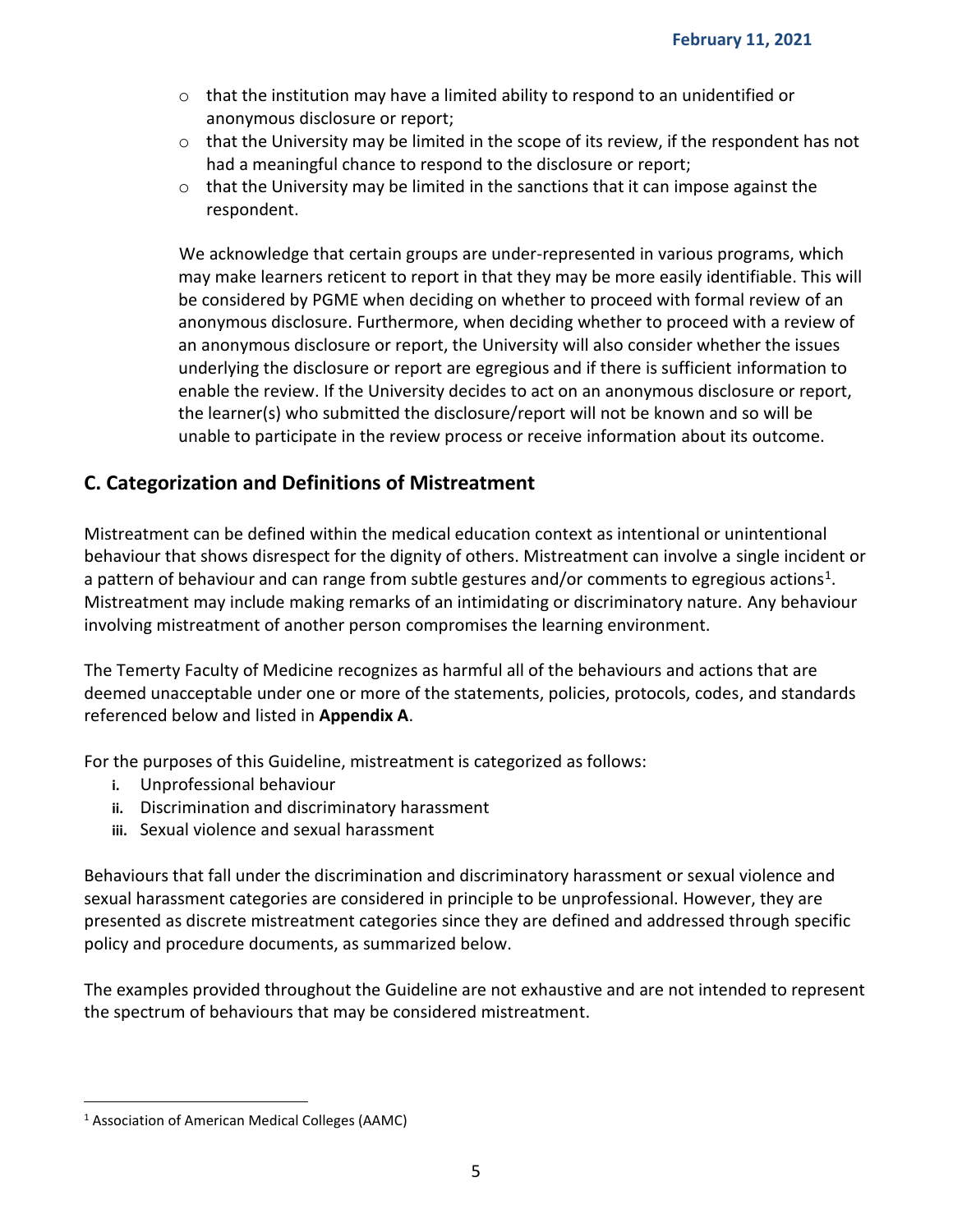Any learner or other Temerty Faculty of Medicine community member who witnesses behaviour that they perceive as or suspect to be mistreatment can disclose/report the concerning behaviour, as outlined below in Section D Disclosure/Reporting Procedures, in order to make an informed decision about next steps. PGME encourages all members of the Temerty Faculty of Medicine community, including learners, to practice allyship by disclosing/reporting mistreatment witnessed in the learning environment, even if not experienced directly. Note that the reporter should have more than a superficial understanding of what happened (i.e. direct knowledge of the situation), and the welfare and interests of the person who directly experienced the mistreatment should be a primary consideration.

### <span id="page-5-0"></span>**Definitions**

 $\overline{a}$ 

### <span id="page-5-1"></span>**i. Unprofessional behavior<sup>2</sup>**

Unprofessional conduct is demonstrated when a healthcare professional or trainee does not act respectfully towards other physicians, hospital staff, volunteers, trainees, patients and/or their families. Such behaviour has the potential to harm the learning environment. It may include making remarks of an intimidating or discriminatory nature.

- *The Temerty Faculty of Medicine [Standards of Professional Behaviour for Clinical \(MD\) Faculty](https://medicine.utoronto.ca/sites/default/files/standardsofprofessionalbehaviourformedicalclinicalfaculty-05132020.pdf) outlines expectations. Selected examples of unprofessional behavior for Clinical Faculty may include:*
	- Public humiliation;
	- Being subjected to recurring outbursts of anger (e.g. shouting, throwing objects);
	- Being subjected to non-constructive disparaging remarks about the character of another physician / health professional / learner
	- Being subjected to reprisal or a threat of reprisal for bringing a concern forward, where the reprisal is made or threatened by a person in a position to confer or deny a benefit or advancement.
- *Selected examples of unprofessional behavior for PGME learners, as outlined in the University of Toronto [Standards of Professional Practice Behaviour for all Health Professional Students](http://www.governingcouncil.utoronto.ca/Assets/Governing+Council+Digital+Assets/Policies/PDF/ppsep012008i.pdf) may include:*
	- Committing any act that could reasonably be construed as mental or physical abuse;
	- Failure to work harmoniously with instructors, peers and other health professionals;
	- Failure to maintain appropriate boundaries with patients / clients and other health professionals.

 $2$  Key documents with respect to identifying and addressing behaviours that are considered unprofessional include but are not limited to:

CPS[O Physician Behaviour in the Professional Environment](https://www.cpso.on.ca/Physicians/Policies-Guidance/Policies/Physician-Behaviour-in-the-Professional-Environmen) an[d Guidebook for Managing Disruptive Physician Behaviour](http://www.docsmbwellness.org/wp-content/uploads/2014/08/Disruptive_Behaviour_GuidebookCPSO.pdf)

CPS[O Professional Responsibilities in Postgraduate Medical Education](https://www.cpso.on.ca/Physicians/Policies-Guidance/Policies/Professional-Responsibilities-in-Medical-Education)

<sup>•</sup> Temerty Faculty of Medicin[e Standards of Professional Behaviour for Clinical \(MD\) Faculty](https://medicine.utoronto.ca/sites/default/files/standardsofprofessionalbehaviourformedicalclinicalfaculty-05132020.pdf)

<sup>•</sup> University of Toront[o Standards of Professional Practice Behaviour for all Health Professional Students](http://www.governingcouncil.utoronto.ca/Assets/Governing+Council+Digital+Assets/Policies/PDF/ppsep012008i.pdf)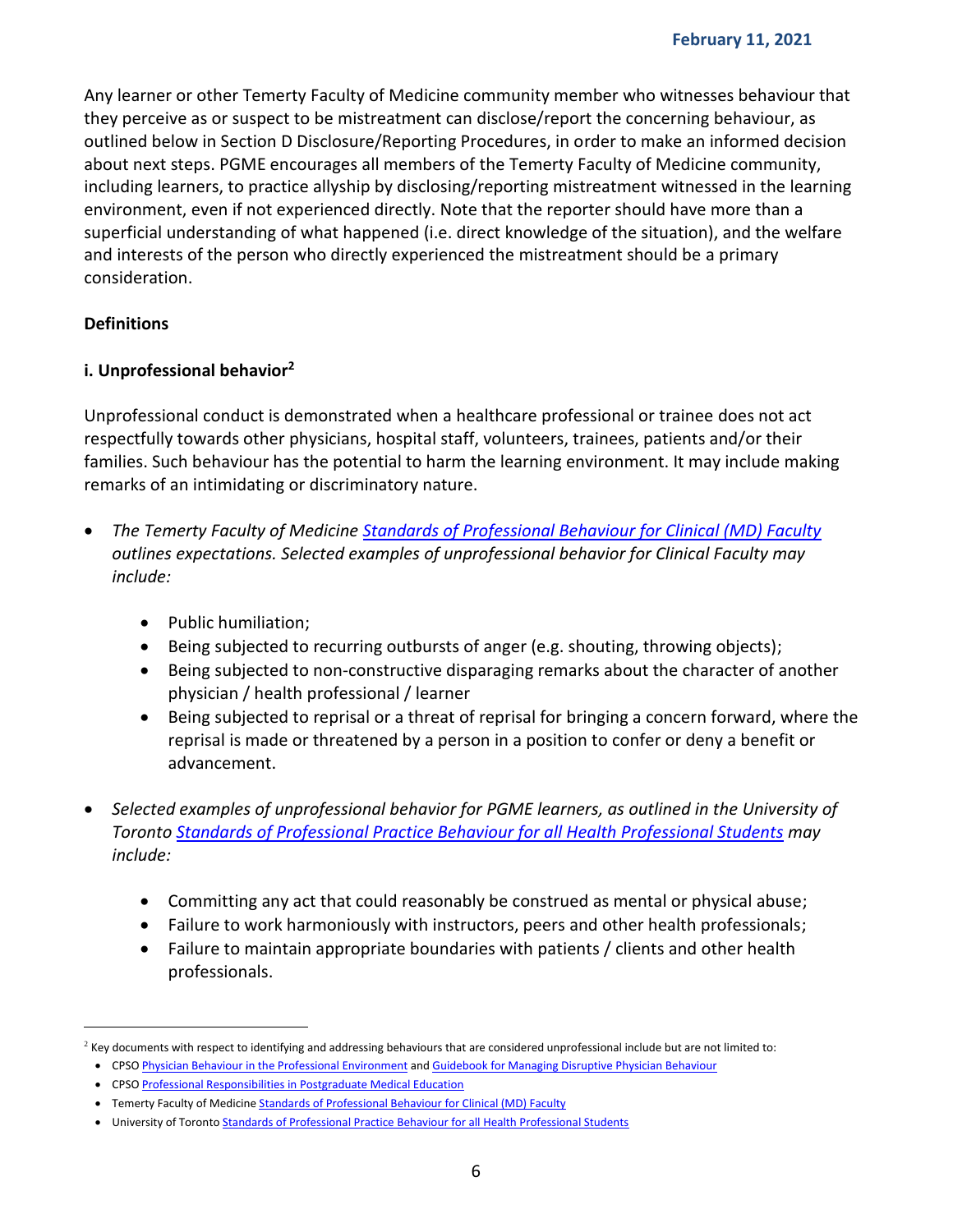### <span id="page-6-0"></span>**ii. Discrimination and discriminatory harassment**

Discrimination under the [Ontario Human Rights Code](http://www.ohrc.on.ca/en/ontario-human-rights-code) refers to unequal treatment based on the following protected grounds: age, ancestry, citizenship, colour, creed (religion/faith), disability, ethnic origin, family status, gender expression, gender identity, marital status, place of origin, race, record of offences, sex (including pregnancy and breastfeeding), and sexual orientation. Discrimination can be direct or indirect, subtle or overt.

Learners have the right to freedom from discriminatory harassment, which refers to a course of vexatious conduct based on any of the protected grounds identified in the Ontario *Human Rights Code*  that the alleged perpetrator knows, or ought reasonably to know, to be unwelcome.

### *Selected examples of discrimination and discriminatory harassment include:*

- Being subjected to offensive remarks/names related to or based on any of the protected grounds identified in the Ontario *Human Rights Code;*
- Being denied opportunities for training or rewards based on any of the protected grounds identified in the Ontario *Human Rights Code;*
- Receiving lower evaluations/grades based on any of the protected grounds identified in the Ontario *Human Rights Code;*
- Being subjected to reprisal or a threat of reprisal for bringing a Human Rights concern forward, where the reprisal is made or threatened by a person in a position to confer or deny a benefit or advancement.

Mistreatment under this category also includes 'micro-aggressions', which are often unintentional, but experienced as a pattern of snubs, slights, put-downs, and gestures that demean or humiliate individuals based on their belonging to a group, particularly those identified by gender, race/ethnicity, sexual orientation, immigration status, and/or socioeconomic class.

#### <span id="page-6-1"></span>**iii. Sexual violence and sexual harassment**

According to the University of Toronto [Policy on Sexual Violence and Sexual Harassment:](https://governingcouncil.utoronto.ca/secretariat/policies/sexual-violence-and-sexual-harassment-policy-december-15-2016)

- Sexual violence includes any sexual act or act targeting a person's sexual orientation, gender identity or gender expression, whether the act is physical or psychological in nature, that is committed, threatened, or attempted against a person without the person's consent, and includes sexual assault, sexual harassment, stalking, indecent exposure, voyeurism, and sexual exploitation;
- Sexual harassment includes but is not limited to engaging in a course of vexatious comments or conduct that is known, or ought to be known, to be unwelcome and is sexual in nature;

*Selected examples of sexual violence and sexual harassment include:*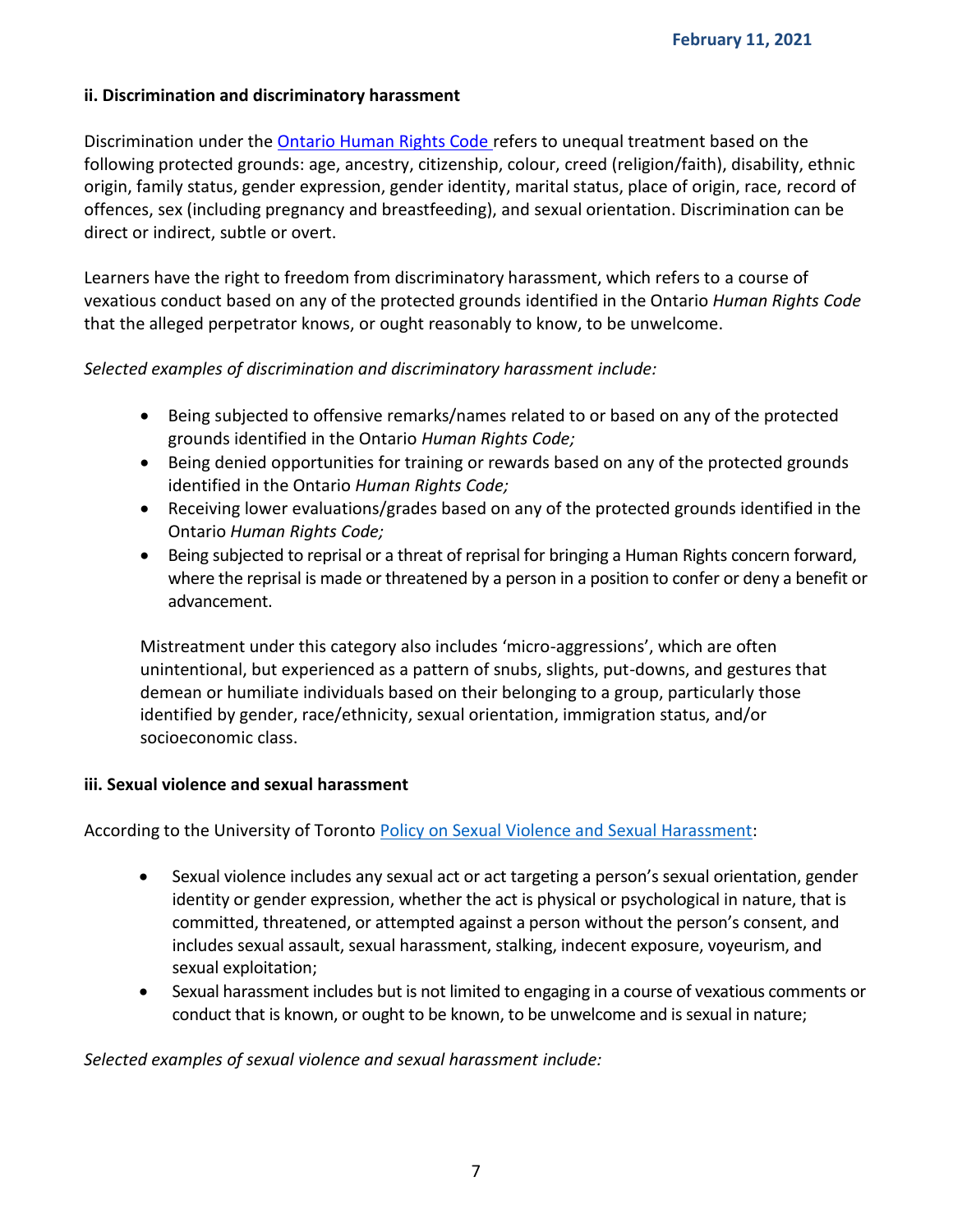- Being sexually solicited or subjected to an advance made by a person in a position to confer or deny a benefit or advancement to the person where the person making the solicitation or advance knows, or ought reasonably to know, that it is unwelcome;
- Being subjected to reprisal or a threat of reprisal for the rejection of a sexual solicitation or advance, where the reprisal is made or threatened by a person in a position to confer or deny a benefit or advancement;
- Being subjected to sexist remarks/names;
- Being subjected to sex-related comments about physical appearance or actions.

## <span id="page-7-0"></span>**D. Disclosure/Reporting Procedures**

If a learner feels comfortable, willing, and judges that it is safe to do so, they may choose to approach the individual responsible for the concerning behaviour and communicate their concerns with the goal of ending the behaviour. This approach recognizes the important role of collegial conversation in the PGME community and emphasizes the principle of addressing problems locally wherever possible. However, if such a conversation is inappropriate in the circumstances (e.g., it has previously been ineffective, or if more support is required due to a significant power imbalance) then we recognize that a learner may choose to disclose their concerns to someone in the University of Toronto community who is not named in this document and who may not be in a position to act on the disclosure. These individuals should either refer the learner to Designated PGME Program Leaders for further support and resources or contact the Designated PGME Program Leaders directly for consultation on how to manage the situation locally in ways that are in alignment with this Guideline.

### <span id="page-7-1"></span>**i. Who to Contact: Designated PGME Program Leaders**

Learners may disclose an incident of alleged mistreatment to departmental / program or hospital leadership including (but not limited to) Program Directors, Site Education Leaders, Vice Chairs of Education, Chief Residents, or directly to a Designated PGME Program Leader. For the purposes of this Guideline, the term "Designated PGME Program Leader" refers to the following individuals, who are officially designated to receive and discuss disclosures/reports from PGME learners regarding any behaviour experienced or witnessed that a learner perceives or suspects as being mistreatment. These designated PGME leaders include the:

Director, Learner Experience (MD and PGME)

 $\overline{a}$ 

Associate Dean, Postgraduate Medical Education (PGME)<sup>3</sup>

Contact information for the Designated PGME Program Leaders is provided on our Temerty Faculty of Medicine Learner mistreatment webpages.

When a learner contacts an individual other than a Designated PGME Program Leader, the individual receiving the disclosure should make the learner aware of this Guideline and:

Inform the learner that they may contact a Designated PGME Program Leader (as per above), or

 $^3$  The Director of Learner Experience or Associate Dean PGME may delegate management of a learner concern based on learner request, conflict of interest, volumes, or expertise of another program leader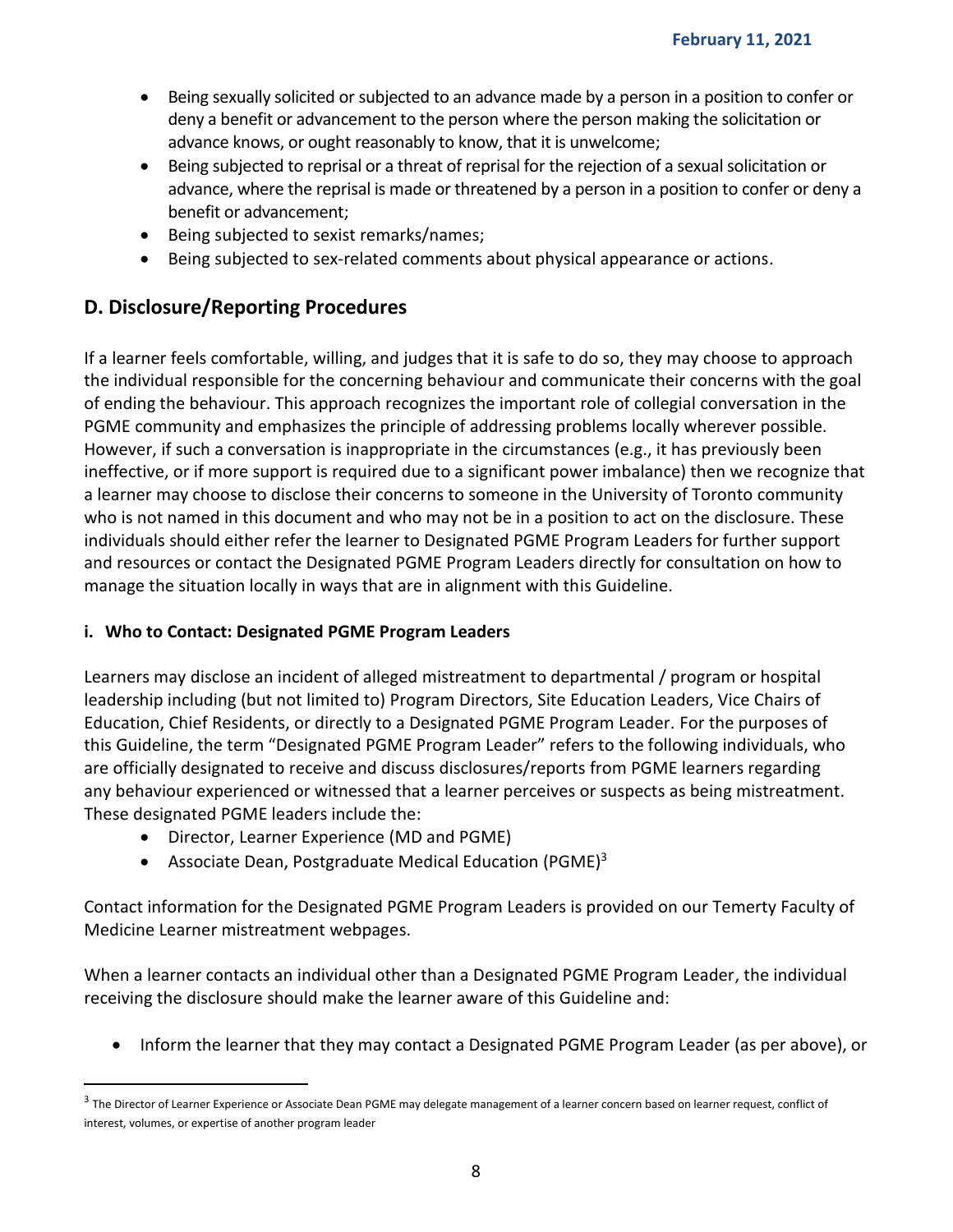• Proceed to manage the situation locally (See Section F below for applicable procedures), and contact a Designated PGME Program Leader if there are any questions related to how this Guideline applies in the local management of learner concerns.

#### <span id="page-8-0"></span>**ii. How to Disclose/Report**

The Disclosure Form (DF) is an online tool that learners can use to provide information to a Designated PGME Program Leader regarding any behaviour experienced or witnessed that the learner perceives as or suspects to be mistreatment. The PGME Program, via a designated PGME Program Leader, will strive to promptly contact the learner to initiate a discussion regarding the behaviour, possible next steps, and supports.

Learners have the option to disclose anonymously (i.e. without the requirement that they provide their identity) information regarding mistreatment they have experienced or witnessed to a designated PGME Program Leader, with the understanding that doing so is subject to the limitations outlined above.

Designated PGME Program Leaders can also be contacted through more traditional communication, such as email, telephone, and in-person communication. Written submissions (including by e-mail) should be clearly dated and labelled "Confidential disclosure for the attention of "Dr." to ensure priority review. Contact information for the Designated PGME Program Leaders, as well as other supports, is provided on the Learner mistreatment webpages.

Learners also have the option of providing information regarding experienced or witnessed concerns on course and teacher evaluation forms. While every effort is made to review evaluation forms in a timely manner, learners should be encouraged to make disclosures or reports through a DF or through a Designated PGME Program Leader.

## <span id="page-8-1"></span>**E. Next Steps Following a Disclosure/Report**

### <span id="page-8-2"></span>**Procedures and Principles following a Disclosure/Report.**

- 1. The PGME Program will strive to review all DFs and clearly labelled written submissions to a Designated PGME Program Leader in a timely manner and contact the learner within 7 business days to initiate a plan for a discussion (if the learner provided their identity on submission).
- 2. During the initial discussion with the learner, the designated PGME Program Leader should inform the learner:
	- about this Guideline and how to access it, along with any other applicable University policies and procedures (if known, based on the information provided in the DF; otherwise, this information can be provided to the learner in a subsequent communication);
	- about the supports that are available to them, ensuring that best efforts are made to prioritize the learner's psychological, social, and physical safety;
	- about the distinction between disclosure and reporting (and gauge the learner's intent);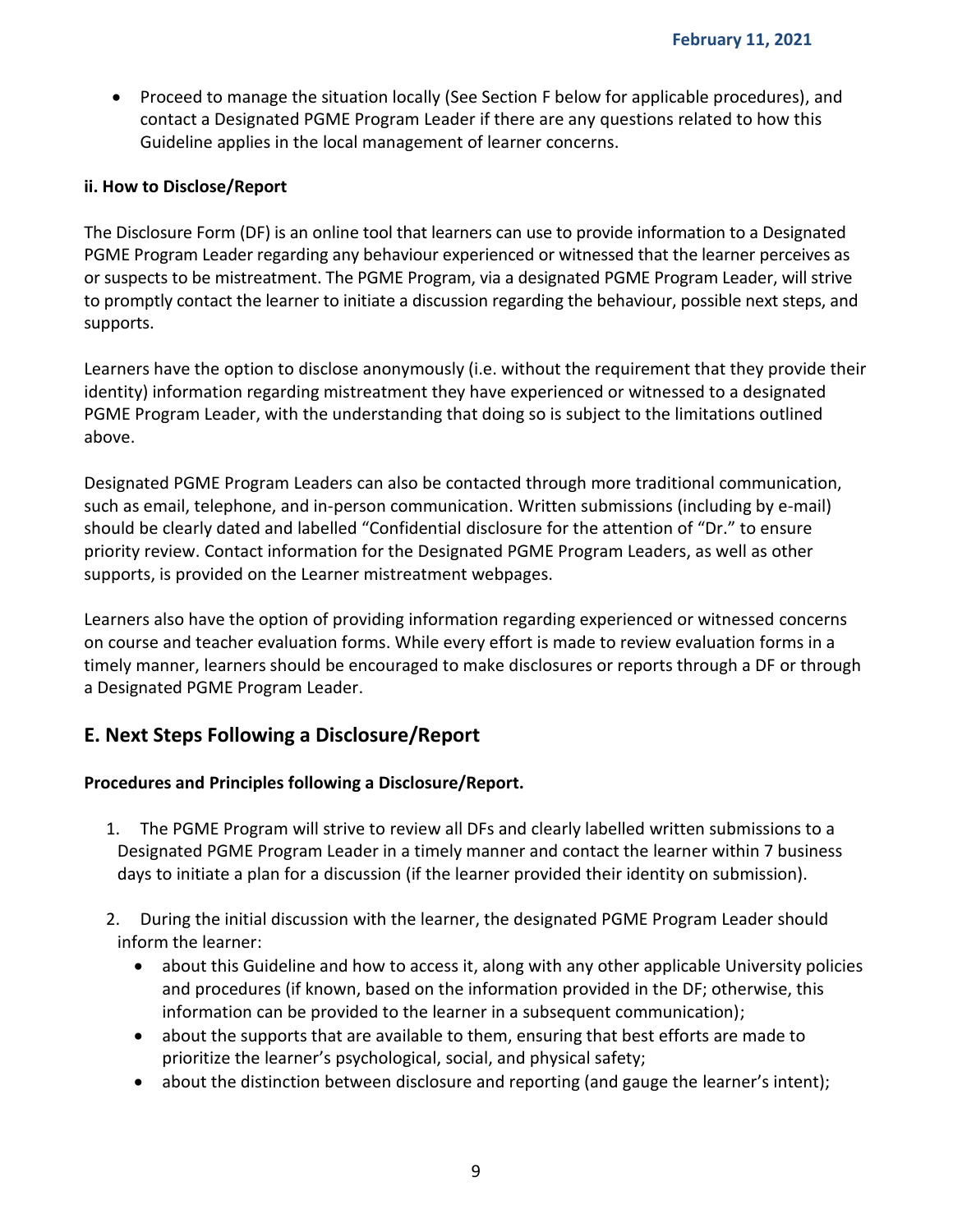- that there could be egregious circumstances triggering the University's obligation to act on a disclosure, independent of the learner's intent to disclose vs. report (e.g., CPSO mandatory reporting, health/safety risk, other requirements at law);
- about the restrictions associated with confidentiality and anonymity (outlined above);
- that the University will not tolerate retribution or reprisal towards learners who come forward;
- that the University works with its affiliated hospitals to determine which party should investigate a complaint, depending on the nature of the issues raised;
- that the Director of Learner Experience, Associated Dean PGME, or Designate is involved in intake and ensuring the learner has adequate supports and resources to decide on next steps. Formal review and investigation, if determined to be necessary, will be undertaken by the relevant hospital and / or University leadership (see Resolution Processes, below);
- about any relevant referrals if the issues raised clearly fall outside of the University's jurisdiction (e.g. a complaint about a member of the public, or a patient at a clinical site).
- 3. Following the discussion with the learner, the designated PGME Program Leader may wish to:
	- consult with individuals in relevant leadership positions within hospitals and / or the University on a need-to-know basis in order to determine applicable policies (if not already known), to determine primary jurisdiction (hospital vs. University), to coordinate efforts, to provide effective options to the learner;
	- provide referrals to the learner for concerns that must be addressed through an alternative process (e.g., sexual harassment/assault, criminal behaviour, research misconduct, referral to CPSO, complaint that would be more appropriately addressed by a clinical site).

### <span id="page-9-0"></span>**F. Review and Resolution Processes for Reports**

Once a learner decides to make a report, a variety of actions may be undertaken depending on the nature and severity of behaviour identified, the individuals involved in the incident(s), the environment in which the incident(s) occurred, and other factors.

For the purposes of review and resolution:

- The "**complainant"** is the person who makes the report (claim) of mistreatment.
- The **"respondent"** is the alleged source of mistreatment within the Temerty Faculty of Medicine against whom a petition (i.e., a report of learner mistreatment) is made. This may be a faculty member, postgraduate learner, or medical student. For respondents outside of the Temerty Faculty of Medicine (e.g. professional from another health discipline, patient or family member) jurisdiction for managing the report will generally fall outside of the Temerty Faculty of Medicine.

#### <span id="page-9-1"></span>**Jurisdiction**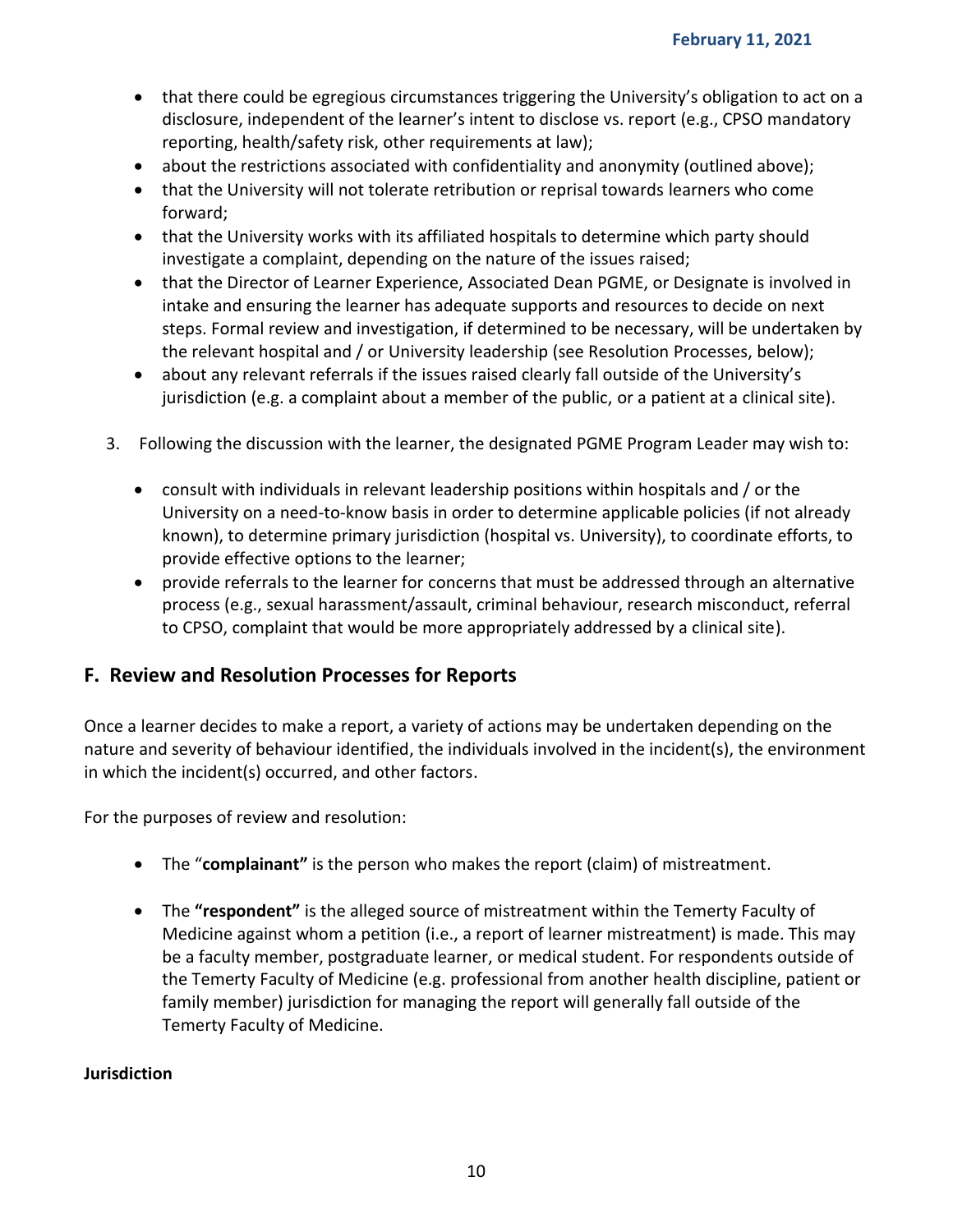Where a review or investigation involves another university office outside of the Temerty Faculty of Medicine, PGME will provide ongoing support to the learner and remind learners of other relevant local University resources (i.e. Wellness, Equity Offices, Office of Equity Diversity and Inclusion, Sexual Violence Prevention and Support Centre (SVPSC)) that can provide support.

Where an affiliated hospital is involved in a review or investigation, Departmental/Program leadership or the Associate Dean PGME will contact the VP-Education or equivalent to notify them of the review/investigative process.

The expectation is that relevant matters brought forward under this Guideline are to be addressed by the University with assistance by the Hospital, as appropriate. This Guideline is not intended to address matters that fall within the jurisdiction of the hospital (e.g. patient safety, strictly clinical care, complaints against a hospital employee). In these latter circumstances, the Director of Learner Experience will provide support to the Learner to navigate relevant Hospital procedures.

### <span id="page-10-0"></span>**Departmental/Program-level Review and Resolution**

Depending upon the nature of the complaint, reports of mistreatment may be reviewed and resolved at the departmental/program-level. To enable and support an integrated approach across the Temerty Faculty of Medicine, local-level review and resolution of complaints may occur and should operate in accordance with the guiding principles and processes articulated in this Guideline, including the understanding that other policies, guidelines, or processes may apply depending upon the nature of the complaint. Agreed upon resolution actions must be informed by the nature of the complaint, with particular attention paid to impact on the complainant and the learning environment. Any questions about applicable policies, guidelines, and processes can be directed to the Director of Learner Experience to ensure alignment.

There is a spectrum of resolution actions, including discussion and informal awareness building. Examples of resolution actions across this spectrum are included in **Appendix B,** including actions that require consultation with the Director of Learner Experience, decanal leadership, and other sources of advice at the University of Toronto.

Departmental/program-level leadership will work in partnership with the Director of Learner Experience and decanal leadership to review the complaint and determine the appropriate resolution process if:

- the complaint falls under the jurisdiction of other University offices (e.g. Research Oversight, Sexual Violence, Conflict of Interest, etc.);
- agreement is not reached between departmental/program-level leadership and the respondent regarding whether the complaint is substantiated and/or appropriate resolution;
- departmental/program-level leadership believes that resolution actions should involve discipline, revocation or restriction in rights or entitlements of the respondent (including relating to promotion, awards and/or other University appointments).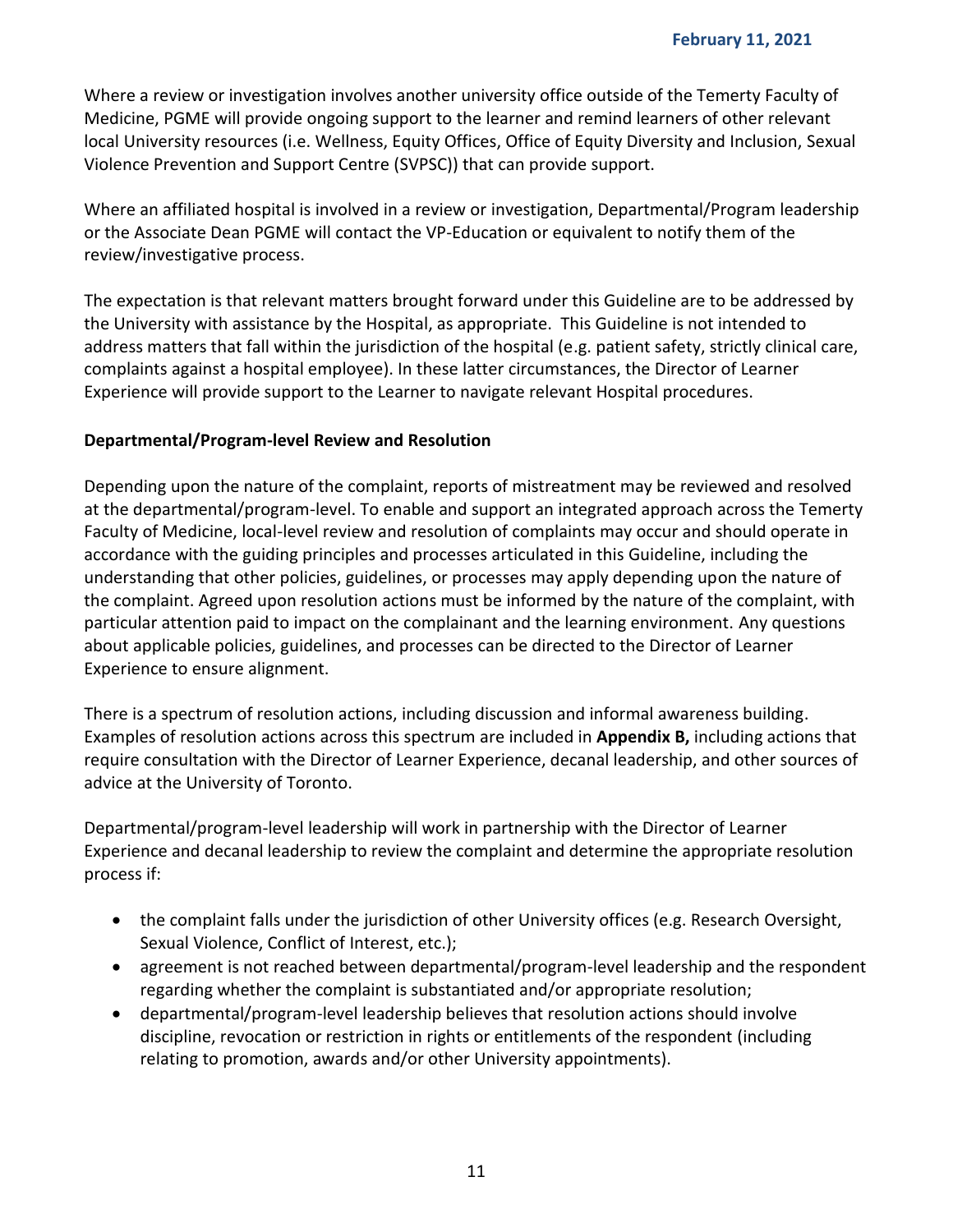If departmental/program-level leadership determines that the complaint is not substantiated, the department/program will notify the complainant of this determination. The complainant may speak with the Director of Learner Experience to discuss next steps.

If the learner is not satisfied with the resolution actions, the complainant may speak with the Director of Learner Experience to discuss next steps.

#### <span id="page-11-0"></span>**Hospital-level Review and Resolution**

Hospital-level review and resolution may be undertaken for complaints falling under the hospital's jurisdiction (e.g. Patient safety, strictly clinical care, complaints against a hospital employee, see **Jurisdiction** above). If any complaints arise that involve a learner as a complainant or respondent, this should be managed through the educational unit of the hospital, in collaboration with PGME. Any questions about applicable policies, guidelines, and processes can be directed to the Director of Learner Experience to ensure alignment.

#### <span id="page-11-1"></span>**PGME Investigations**

#### **Establishing the Investigative Committee**

When it is determined that an investigation is necessary and appropriate, the following steps will be taken:

- a) The Associate Dean PGME will designate a Chair of the investigative committee, and together they will determine membership for the investigative committee.
- b) PGME will strive to establish an investigative committee within 30 days when a decision is made that an investigation is required. Where appropriate, this will be a joint committee with representatives from both the applicable hospital site and the University. The membership of the investigative committee will be submitted for information to the Director of Learner Experience.
- c) Where possible, the investigative committee must strive to be inclusive of members from equitydeserving groups. It is expected that all members of the investigative committee undertake unconscious bias training prior to the first meeting, and the Chair of the committee is responsible for ensuring all committee members attest to its completion. The committee will convene in advance of commencing the investigation to review procedures and clarify the goals and required output (a report) of their work.
- d) The investigation will include meeting with the complainant, the respondent, and with willing participants who have evidence about the allegations (witnesses). The committee may also consider other evidence such as documents and communications.
- e) In meeting confidentially with the **complainant**, the committee will:
	- i. Summarize the procedure that will be followed for investigating the complaint;
	- ii. Provide information about relevant policies and procedures to be followed for investigating the complaint;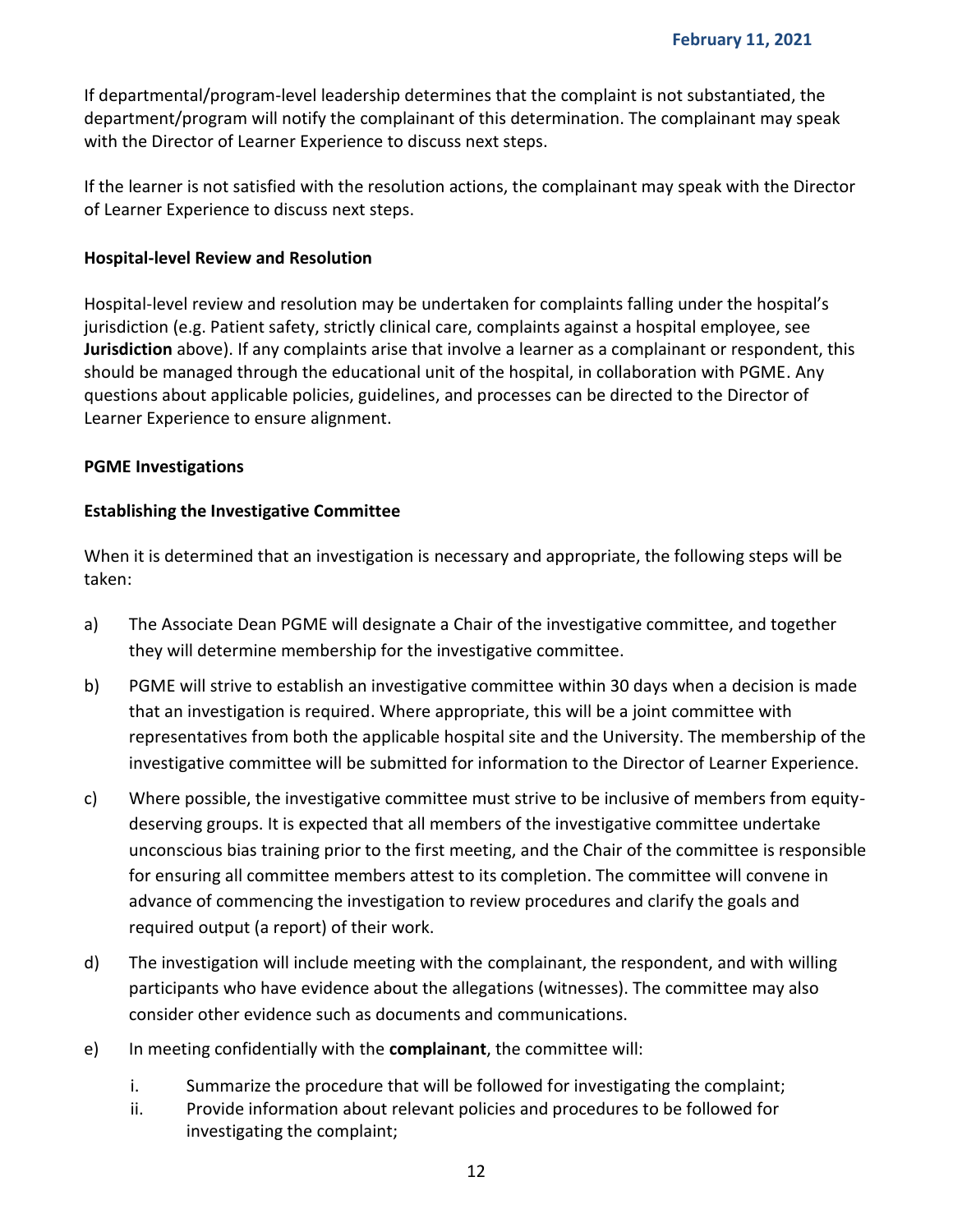- iii. Reassure the complainant that they will be given full opportunity to state their case and present relevant evidence with the right to a representative (e.g. faculty mentor or other support person);
- iv. Advise the complainant of their right to have a PARO representative accompany them, if applicable, to meetings;
- v. Remind the complainant of steps that PGME takes to protect the complainant against retaliation.
- f) In meeting with the **respondent**, the committee will:
	- i. Inform them that there has been a complaint and summarize its content;
	- ii. Provide information about relevant policies and procedures to be followed for investigating the complaint, including the mandate and scope of the investigative committee;
	- iii. Reassure the respondent that they will be given full opportunity to state their case and present relevant evidence with the right to a representative (e.g. PARO if applicable for a PGME learner; Clinical Faculty Advocate, if a clinical faculty member);
	- iv. Advise them that the University takes seriously any retaliation against or intimidation of the complainant or of anyone connected with the report (e.g., witnesses).

#### **Decision/Outcome of the Investigation**

- a) The committee will review all relevant evidence as it relates to the allegations and determine whether there is evidence to support the concerns; if the committee decides that there is insufficient evidence then no further action will be taken unless there is a request for review (see Section G, below).
- b) The committee will write a report, outlining the evidence it considered, the reasons for its decision, and a final determination, including whether any corrective or follow-up action(s) is necessary. The committee will send a letter to the respondent and the complainant with a copy of the report. The University and / or hospital leader with jurisdiction as well as the Director of Learner Experience and University Associate Dean PGME will also receive copies.

The complainant and the respondent will have 10 days after receipt to accept or seek review of the outcome of the investigation.

### <span id="page-12-0"></span>**G. Requests for Review**

Following their receipt of the committee's decision, a complainant or respondent may seek a review, in the form of a written request to the Vice Dean, Medical Education, based on grounds that the decision was unreasonable because:

- I. A fair process was not followed; or
- II. Relevant evidence was not taken into consideration when the decision was made; or
- III. The decision could not be supported by the evidence which was considered when it was made.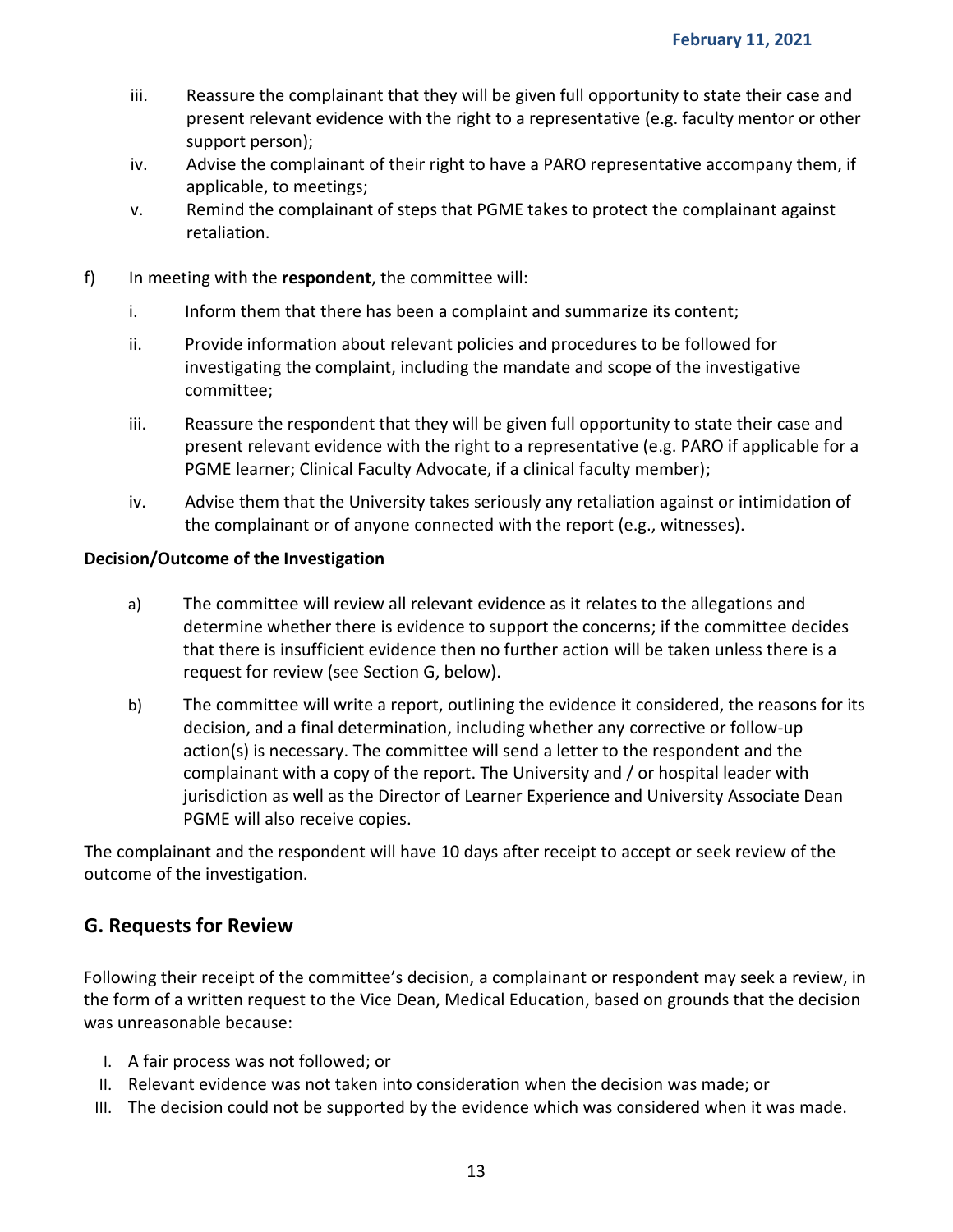A request for review is not an opportunity to re-hear a report of mistreatment, rather it is a review of the decision that was made to ensure that a fair process was followed during the initial review.

If a review relates to a jurisdiction outside of the University, the complainant will be referred to the appropriate body with oversight (e.g., Hospital leadership).

Members of the University community retain the right to bring an application directly to the Human Rights Tribunal of Ontario in appropriate matters.

### <span id="page-13-0"></span>**H. Relationship Between the University and Hospital**

The University and hospital are governed by existing affiliation agreements and these will be respected and upheld in the application of this Guideline. Review and management of learner concerns will comport with these existing University and hospital affiliation agreements vis-à-vis information sharing.

In particular, sexual harassment/sexual abuse incidents must be reported to the University of Toronto Sexual Violence Prevention and Support Centre (SVPSC).

## <span id="page-13-1"></span>**I. Institutional Responsibility: Tracking, Analyzing, and Addressing Trends**

The Director of Learner Experience is responsible for oversight and implementation of this Guideline and holds primary responsibility for the tracking of allegations of mistreatment disclosures/reports by PGME learners. The Director along with the Associate Dean, PGME are also jointly responsible for identifying concerning rates or trends in mistreatment within our learning environments, in collaboration with partners such as University departments, hospital affiliates, the decanal team, and others.

The tracking and storage of documentation pertaining to disclosures/reports of mistreatment by PGME learners will be in accordance with university policy and the Freedom of Information and Protection of Privacy Act (FIPPA).

The Director of Learner Experience will coordinate the production of an annual report that summarizes the frequency and spectrum of alleged mistreatment disclosures / reports by PGME learners, including the types of resolutions. To inform the production of this annual report, departmental/program-leadership will provide the Director of Learner Experience with deidentified data regarding incidents reviewed locally. Any data included in the annual report will be conveyed in an anonymous and aggregated manner to ensure that individuals (complainants and respondents) are not identifiable.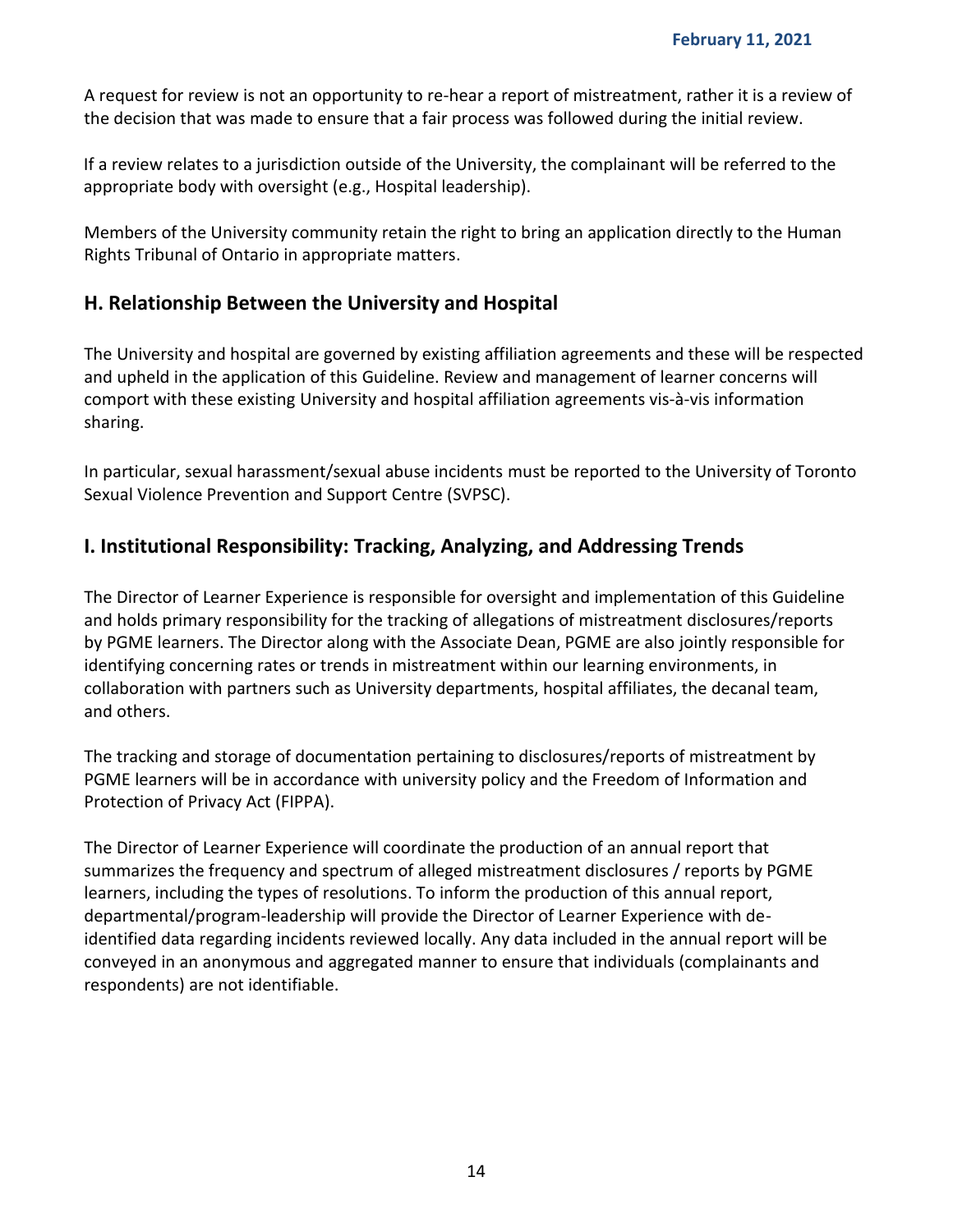## **Appendix A**

## **Relevant Statements, Policies, Guidelines, Codes and Standards**

- [Ontario Human Rights Code](http://www.e-laws.gov.on.ca/html/statutes/english/elaws_statutes_90h19_e.htm)
- University of Toronto:
	- o [Statement on Human Rights](http://www.governingcouncil.utoronto.ca/policies/hrights.htm)
	- o [Statement on Prohibited Discrimination and Discriminatory Harassment](http://www.md.utoronto.ca/policies?title=Statement%20on%20prohibited%20discrimination%20and%20discriminatory%20harassment%20%28U%20of%20T%29&field_policy_type_tid=All&sort_by=title&sort_order=ASC)
	- o [Policy on Sexual Violence and Sexual Harassment](http://www.ombudsperson.utoronto.ca/resources/sexualviolenceandharassmentpolicy2017.pdf)
	- o [Protocol with Health Care Institutions: Sexual Violence and Sexual Harassment Complaints](https://medicine.utoronto.ca/research/sexual-harassment-complaints-involving-faculty-and-students-university-toronto-arising)  [involving Faculty Members and Students of the University of Toronto arising in Independent](https://medicine.utoronto.ca/research/sexual-harassment-complaints-involving-faculty-and-students-university-toronto-arising)  [Research Institutions, Health Care Institutions and Teaching Agencies](https://medicine.utoronto.ca/research/sexual-harassment-complaints-involving-faculty-and-students-university-toronto-arising)
	- o [Code of Student Conduct](http://www.md.utoronto.ca/policies?title=Code+of+student+conduct&field_policy_type_tid=All&sort_by=title&sort_order=ASC)
	- o [Standards of Professional Practice Behaviour for all Health Professional Students](http://www.governingcouncil.utoronto.ca/Assets/Governing+Council+Digital+Assets/Policies/PDF/ppsep012008i.pdf)
	- o [Policy with Respect to Workplace Harassment](http://www.governingcouncil.utoronto.ca/policies/harassment.htm)
	- o [Policy with Respect to Workplace Violence](http://www.governingcouncil.utoronto.ca/Assets/Governing+Council+Digital+Assets/Policies/PDF/violence.pdf)
	- o [Policy on Conflict of Interest and Close Personal Relations](https://www.provost.utoronto.ca/planning-policy/conflict-of-interest-close-personal-relations/#section_2)
	- o [Human Resources Guideline on Workplace Harassment and Civil Conduct \(Civility Guideline\)](https://hrandequity.utoronto.ca/wp-content/uploads/sites/34/2016/09/Human-Resources-Guideline-on-Workplace-Harassment-and-Civil-Conduct-Civ....pdf)
	- o [Terms of Reference of the Office of the Ombudsperson](https://governingcouncil.utoronto.ca/sites/default/files/2020-03/ombudsperson%2C%20terms%20of%20reference%20for%20the%20office%20of%20the.pdf)
- Temerty Faculty of Medicine:
	- o [Faculty of Medicine Diversity Statement](https://medicine.utoronto.ca/faculty-medicine-diversity-statement)
	- o [Standards of Professional Behaviour for Clinical \(MD\) Faculty](https://medicine.utoronto.ca/sites/default/files/standardsofprofessionalbehaviourformedicalclinicalfaculty-05132020.pdf)
	- o [Relationships with Industry and the Educational Environment in Undergraduate and](https://medicine.utoronto.ca/sites/default/files/Relations%20with%20Industry.pdf)  [Postgraduate Medical Education](https://medicine.utoronto.ca/sites/default/files/Relations%20with%20Industry.pdf)
	- o [Principles Resolution of Resident Disagreement with Attending Physician or Supervision](https://pg.postmd.utoronto.ca/wp-content/uploads/2016/06/ResolutionResidentDisagreementAttendingPhysicianSupervisor.pdf)
	- o [Postgraduate Trainee Health and Safety Guidelines](https://pg.postmd.utoronto.ca/wp-content/uploads/2018/01/PG-Trainee-Health-Safety-Guidelines-final-December-2017.pdf)
	- o [Relationships with Industry and the Educational Environment in Undergraduate and](https://pg.postmd.utoronto.ca/wp-content/uploads/2019/04/RelationsIndustryMDEducation2019.pdf)  [Postgraduate Medical Education](https://pg.postmd.utoronto.ca/wp-content/uploads/2019/04/RelationsIndustryMDEducation2019.pdf)
- College of Physicians and Surgeons of Ontario (CPSO):
	- o [Physician Behaviour in the Professional Environment](https://www.cpso.on.ca/Physicians/Policies-Guidance/Policies/Physician-Behaviour-in-the-Professional-Environmen) and [Guidebook for Managing](http://www.docsmbwellness.org/wp-content/uploads/2014/08/Disruptive_Behaviour_GuidebookCPSO.pdf)  [Disruptive Physician Behaviour](http://www.docsmbwellness.org/wp-content/uploads/2014/08/Disruptive_Behaviour_GuidebookCPSO.pdf)
	- o [Physician Behaviour in the Professional Environment](http://www.cpso.on.ca/uploadedFiles/policies/policies/policyitems/behaviour.pdf)
	- o [Professional Responsibilities in Postgraduate Medical Education](https://www.cpso.on.ca/Physicians/Policies-Guidance/Policies/Professional-Responsibilities-in-Medical-Education)
	- o [Guidelines for Supervision](https://pg.postmd.utoronto.ca/wp-content/uploads/2016/06/SupervisionCPSOGuidelines.pdf)
- Canadian Medical Association (CMA)
	- o [CMA Code of Ethics and Professionalism](https://cma.cmail20.com/t/j-l-phjhyly-jhpllkdii-r/)